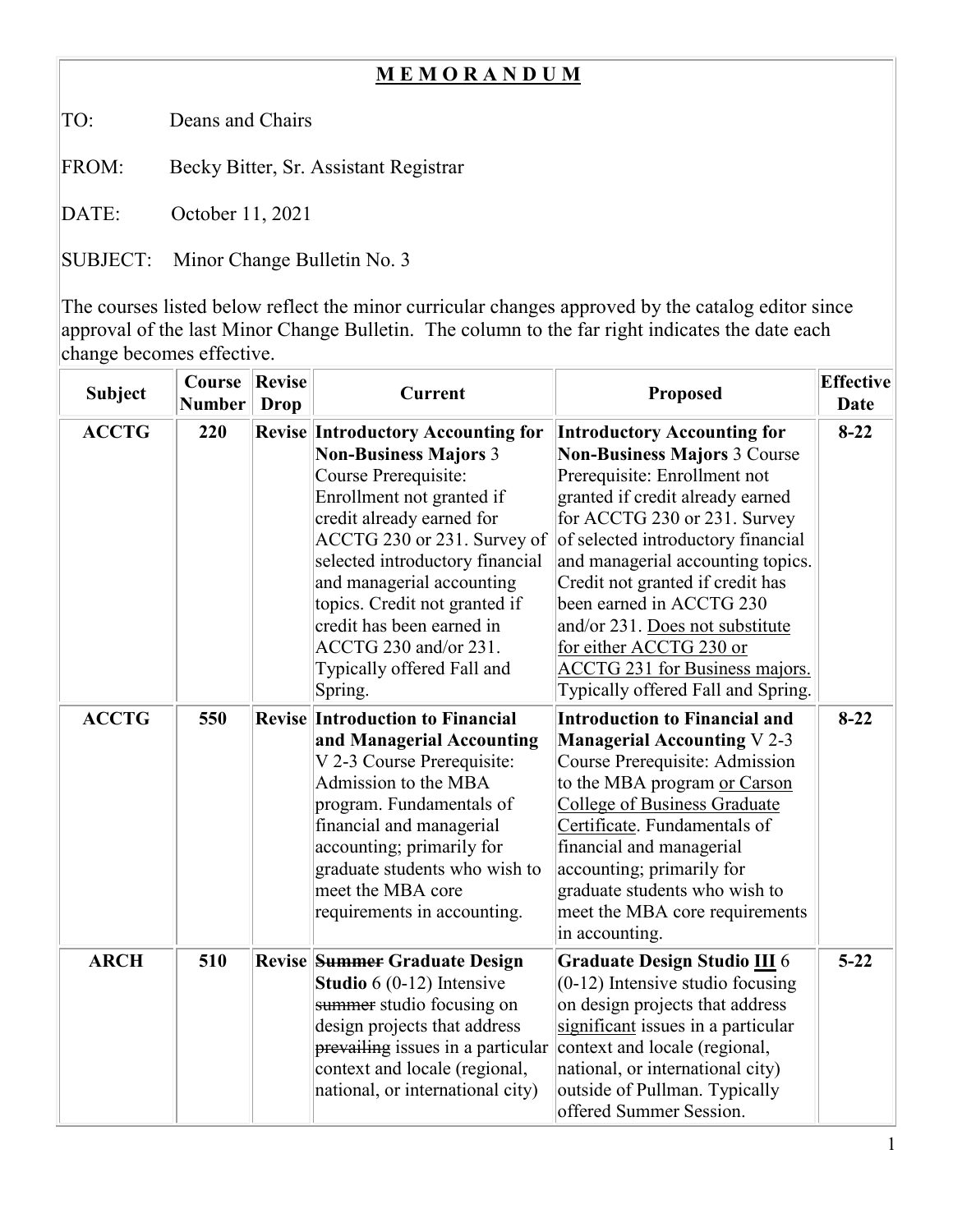|                 |     | outside of Pullman. Typically<br>offered Summer Session.                                                                                                                                                                                                                                                     |                                                                                                                                                                                                                                                                                                                                                                          |          |
|-----------------|-----|--------------------------------------------------------------------------------------------------------------------------------------------------------------------------------------------------------------------------------------------------------------------------------------------------------------|--------------------------------------------------------------------------------------------------------------------------------------------------------------------------------------------------------------------------------------------------------------------------------------------------------------------------------------------------------------------------|----------|
| <b>ARCH</b>     | 511 | Revise Graduate Design Studio I 6<br>$(0-12)$ Graduate studio<br>experience researching a single<br>topic of architectural<br>relevance. Travel for site visit<br>required. Typically offered<br>Spring and Summer.                                                                                          | Graduate Design Studio IV 6<br>$(0-12)$ Graduate studio experience<br>researching a single topic of<br>material relevance to architecture.<br>Travel for site visit required.<br>Typically offered Fall.                                                                                                                                                                 | $8 - 22$ |
| <b>ARCH</b>     | 513 | Revise Graduate Design Studio H 6<br>$(0-12)$ Course Prerequisite:<br>ARCH 511 with a C or better.<br>Graduate studio experience<br>researching a single topic of<br>architectural relevance. Travel<br>for site visit required.<br>Typically offered Fall and<br>Spring.                                    | Graduate Design Studio $\underline{V}$ 6 (0-<br>12) Course Prerequisite: ARCH<br>511 with a C or better. Graduate<br>studio experience researching a<br>single topic of material relevance<br>to architecture. Travel for site<br>visit required. Typically offered<br>Spring.                                                                                           | $8 - 22$ |
| <b>ASTRONOM</b> | 135 | Revise [[PSCI] Astronomy 4 (3-2)<br>Overview of the solar system,<br>stars, galaxies, cosmology, and<br>the history of astronomy.<br>Includes a lab component with<br>occasional evening meetings.<br>Credit not granted for both<br>ASTRONOM 135 and 150.<br>Typically offered Fall, Spring,<br>and Summer. | [PSCI] Astronomy $4(3-2)$<br>Course Prerequisite: ENGLISH<br>101 or HISTORY 105. Overview<br>of the solar system, stars,<br>galaxies, cosmology, and the<br>history of astronomy. Includes a<br>lab component with occasional<br>evening meetings. Credit not<br>granted for both ASTRONOM<br>135 and 150. Typically offered<br>Fall, Spring, and Summer.                | $8 - 22$ |
| <b>ASTRONOM</b> | 138 | <b>Revise [PSCI] Planets and Planetary</b><br><b>Systems 3 Formation and</b><br>major planets: interiors,<br>surfaces, atmospheres; minor<br>planets: moons, asteroids,<br>comets; science missions;<br>extrasolar planets. Typically<br>offered Fall and Spring.                                            | [PSCI] Planets and Planetary<br><b>Systems 3 Course Prerequisite:</b><br>dynamics of planetary systems; ENGLISH 101 or HISTORY 105.<br>Formation and dynamics of<br>planetary systems; major planets:<br>interiors, surfaces, atmospheres;<br>minor planets: moons, asteroids,<br>comets; science missions;<br>extrasolar planets. Typically<br>offered Fall and Spring. | $8 - 22$ |
| <b>B</b> A      | 102 | <b>Revise Exploring Careers in</b><br><b>Business 1 Course</b><br>Prerequisite: B A 100; MATH<br>106, 140, 171, 172, 182, 201,<br>202, or concurrent enrollment<br>allowed. Conduct research to<br>better understand business<br>expectations; use career<br>assessments to clarify major                    | <b>Exploring Careers in Business 1</b><br>Course Prerequisite: B A 100<br>with a C or better; MATH 106,<br>140, 171, 172, 182, 201, 202, or<br>concurrent enrollment allowed, or<br>ALEKS score of 80% or higher.<br>Conduct research to better<br>understand business expectations;<br>use career assessments to clarify                                                | $1 - 22$ |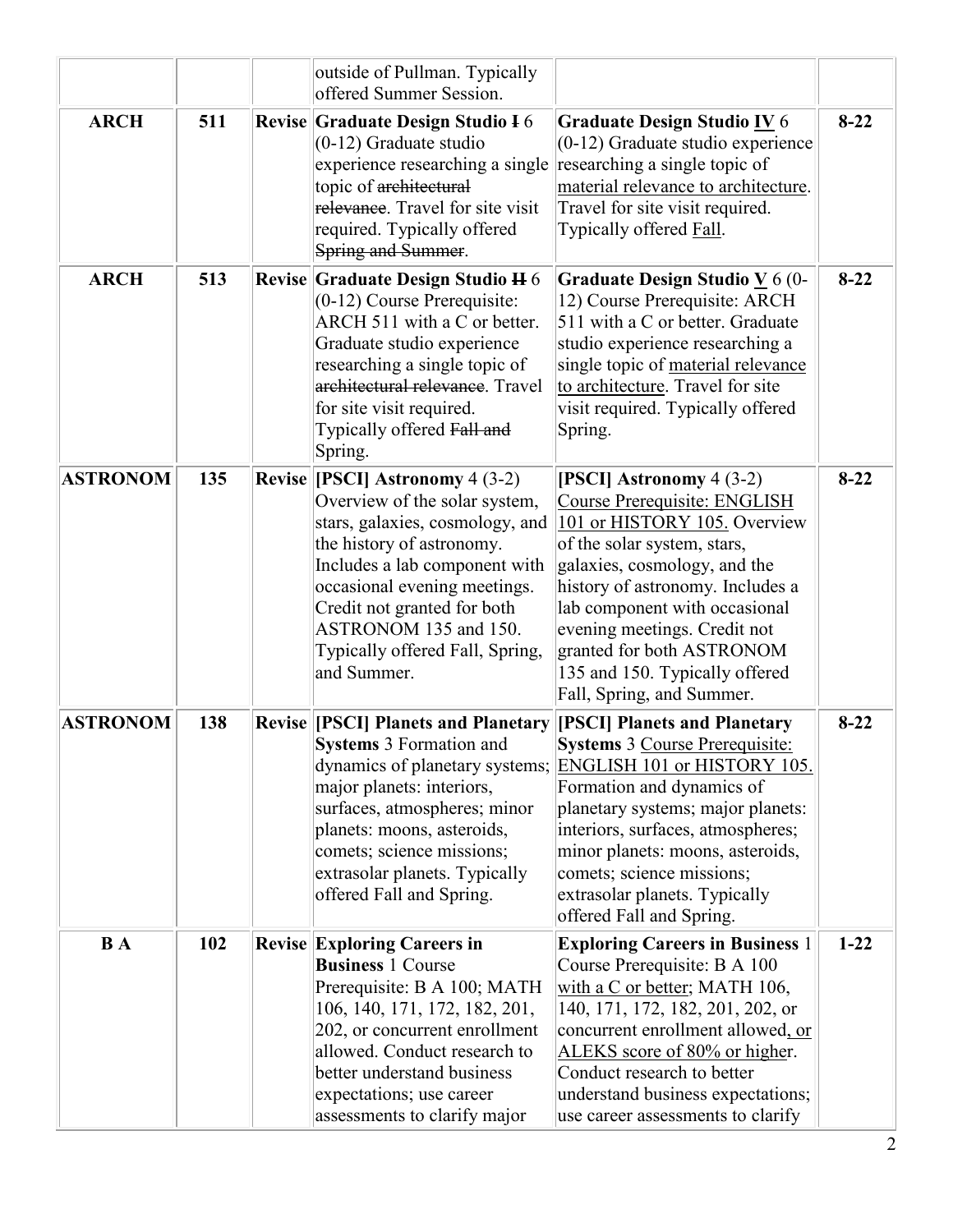|            |     | and career goals; develop<br>action plan; write application<br>for admission into a Carson<br>College of Business major.<br>Typically offered Fall, Spring,<br>and Summer.                                                                                                                                                                                                                                                                                                                  | major and career goals; develop<br>action plan; write application for<br>admission into a Carson College<br>of Business major. Typically<br>offered Fall, Spring, and Summer.                                                                                                                                                                                                                                                                                                                                                                        |          |
|------------|-----|---------------------------------------------------------------------------------------------------------------------------------------------------------------------------------------------------------------------------------------------------------------------------------------------------------------------------------------------------------------------------------------------------------------------------------------------------------------------------------------------|------------------------------------------------------------------------------------------------------------------------------------------------------------------------------------------------------------------------------------------------------------------------------------------------------------------------------------------------------------------------------------------------------------------------------------------------------------------------------------------------------------------------------------------------------|----------|
| <b>B</b> A | 201 | <b>Revise Ethics for Business 1 Course</b><br>Prerequisite: B A 100; B A<br>102; HBM 101; admitted to a<br>major or minor in Carson<br>College of Business.<br>Enrollment not allowed if<br>credit already earned for B A<br>211. Introduction to business<br>ethics; overview of ethics<br>value foundations; focus on<br>preparing students to make<br>business decisions ethically.<br>Credit not granted for both B<br>A 201 and 211. Typically<br>offered Fall, Spring, and<br>Summer. | <b>Ethics for Business 1 Course</b><br>Prerequisite: B A 100; B A 102;<br>HBM 101, or HONORS 198 for<br>students in the HABILE program,<br>or admitted to a major or minor in<br>Carson College of Business.<br>Enrollment not allowed if credit<br>already earned for B A 211.<br>Introduction to business ethics;<br>overview of ethics value<br>foundations; focus on preparing<br>students to make business<br>decisions ethically. Credit not<br>granted for both B A 201 and<br>211. Typically offered Fall,<br>Spring, and Summer.            | $1 - 22$ |
| <b>BA</b>  | 202 | Revise Teams 1 Course Prerequisite:<br>B A 100; B A 102; HBM 101;<br>Carson College of Business.<br>Enrollment not allowed if<br>credit already earned for B A<br>211. Team and group<br>dynamics, including factors<br>and behaviors that impede or<br>increase team performance;<br>leadership roles in teams.<br>Credit not granted for both B<br>A 202 and 211. Typically<br>offered Fall, Spring, and<br>Summer.                                                                       | <b>Teams</b> 1 Course Prerequisite: B<br>A 100; B A 102; HBM 101, or<br>admitted to a major or minor in HONORS 198 for students in the<br><b>HABILE</b> program, or admitted to<br>a major or minor in Carson<br>College of Business. Enrollment<br>not allowed if credit already<br>earned for B A 211. Team and<br>group dynamics, including factors<br>and behaviors that impede or<br>increase team performance;<br>leadership roles in teams. Credit<br>not granted for both B A 202 and<br>211. Typically offered Fall,<br>Spring, and Summer. | $1 - 22$ |
| <b>B</b> A | 203 | <b>Revise Innovation 1 Course</b><br>Prerequisite: B A 100; B A<br>102; HBM $101$ ; admitted to a<br>major or minor in Carson<br>College of Business.<br>Enrollment not allowed if<br>credit already earned for B A<br>211. Process of innovation<br>inside organizations; factors<br>and behaviors that promote<br>innovation creation and                                                                                                                                                 | <b>Innovation 1 Course</b><br>Prerequisite: B A 100; B A 102;<br>HBM 101, or HONORS 198 for<br>students in the HABILE program,<br>or admitted to a major or minor in<br>Carson College of Business.<br>Enrollment not allowed if credit<br>already earned for B A 211.<br>Process of innovation inside<br>organizations; factors and<br>behaviors that promote                                                                                                                                                                                       | $1 - 22$ |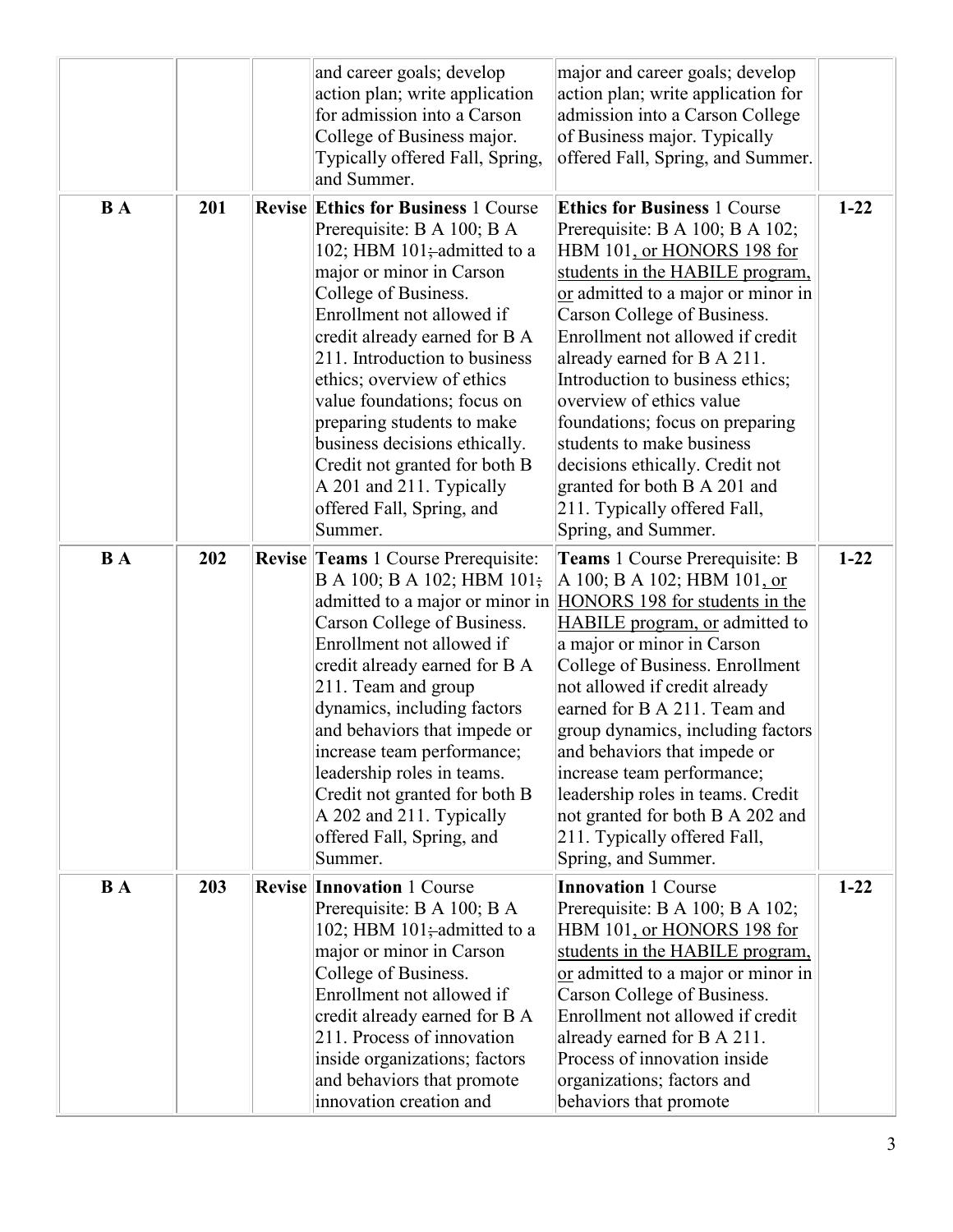|            |     | implementation. Credit not<br>granted for both B A 203 and<br>211. Typically offered Fall,<br>Spring, and Summer.                                                                                                                                                                                                                                                                                                                                                                                                                                                                                                                                                                                                                                                                                       | innovation creation and<br>implementation. Credit not<br>granted for both B A 203 and<br>211. Typically offered Fall,<br>Spring, and Summer.                                                                                                                                                                                                                                                                                                                                                                                                                                                                                                                                                                                                                                                                                                                      |          |
|------------|-----|---------------------------------------------------------------------------------------------------------------------------------------------------------------------------------------------------------------------------------------------------------------------------------------------------------------------------------------------------------------------------------------------------------------------------------------------------------------------------------------------------------------------------------------------------------------------------------------------------------------------------------------------------------------------------------------------------------------------------------------------------------------------------------------------------------|-------------------------------------------------------------------------------------------------------------------------------------------------------------------------------------------------------------------------------------------------------------------------------------------------------------------------------------------------------------------------------------------------------------------------------------------------------------------------------------------------------------------------------------------------------------------------------------------------------------------------------------------------------------------------------------------------------------------------------------------------------------------------------------------------------------------------------------------------------------------|----------|
| <b>BA</b>  | 211 | Revise Ethics, Teams, and<br><b>Innovation 3 Course</b><br>Prerequisite: B A 100; B A<br>102; HBM $101$ ; admitted to a<br>major or minor in Carson<br>College of Business.<br>Enrollment not allowed if<br>credit already earned for B A<br>201, 202, or 203. Introduction<br>to business ethics; overview of<br>ethics value foundations; focus<br>on preparing students to make<br>business decisions ethically;<br>team and group dynamics,<br>including factors and behaviors<br>that impede or increase team<br>performance; leadership roles<br>in teams; process of innovation<br>inside organizations; factors<br>and behaviors that promote<br>innovation creation and<br>implementation. Credit not<br>granted for B A 211 if credit is<br>already earned in either B A<br>201, 202, or 203. | <b>Ethics, Teams, and</b><br><b>Innovation 3 Course</b><br>Prerequisite: B A 100; B A 102;<br>HBM 101, or HONORS 198 for<br>students in the HABILE program,<br>or admitted to a major or minor in<br>Carson College of Business.<br>Enrollment not allowed if credit<br>already earned for B A 201, 202,<br>or 203. Introduction to business<br>ethics; overview of ethics value<br>foundations; focus on preparing<br>students to make business<br>decisions ethically; team and<br>group dynamics, including factors<br>and behaviors that impede or<br>increase team performance;<br>leadership roles in teams; process<br>of innovation inside<br>organizations; factors and<br>behaviors that promote<br>innovation creation and<br>implementation. Credit not<br>granted for B A 211 if credit is<br>already earned in either B A 201,<br>$ 202,$ or $203.$ | $1 - 22$ |
| <b>B</b> A | 500 | <b>Revise Data Analysis for Managers</b><br>V 1-3 Course Prerequisite:<br>Admission to the MBA<br>program. Descriptive statistics,<br>probability, common, discrete,<br>and continuous distribution<br>functions, sampling and<br>estimation, and statistical<br>inference. Typically offered<br>Fall, Spring, and Summer.                                                                                                                                                                                                                                                                                                                                                                                                                                                                              | Data Analysis for Managers V<br>1-3 Course Prerequisite:<br>Admission to the MBA program<br>or Carson College of Business<br>Graduate Certificate. Descriptive<br>statistics, probability, common,<br>discrete, and continuous<br>distribution functions, sampling<br>and estimation, and statistical<br>inference. Typically offered Fall,<br>Spring, and Summer.                                                                                                                                                                                                                                                                                                                                                                                                                                                                                                | $8-22$   |
| <b>B</b> A | 702 | <b>Revise Master's Special Problems,</b><br><b>Directed Study, and/or</b><br><b>Examination</b> V 1-18 May be<br>repeated for credit. Course<br>Prerequisite: Admission to the<br>MBA program and completion                                                                                                                                                                                                                                                                                                                                                                                                                                                                                                                                                                                            | <b>Master's Special Problems,</b><br>Directed Study, and/or<br><b>Examination</b> $V$ 1-18 May be<br>repeated for credit. Course<br>Prerequisite: Admitted to a<br>College of Business graduate                                                                                                                                                                                                                                                                                                                                                                                                                                                                                                                                                                                                                                                                   | $8 - 22$ |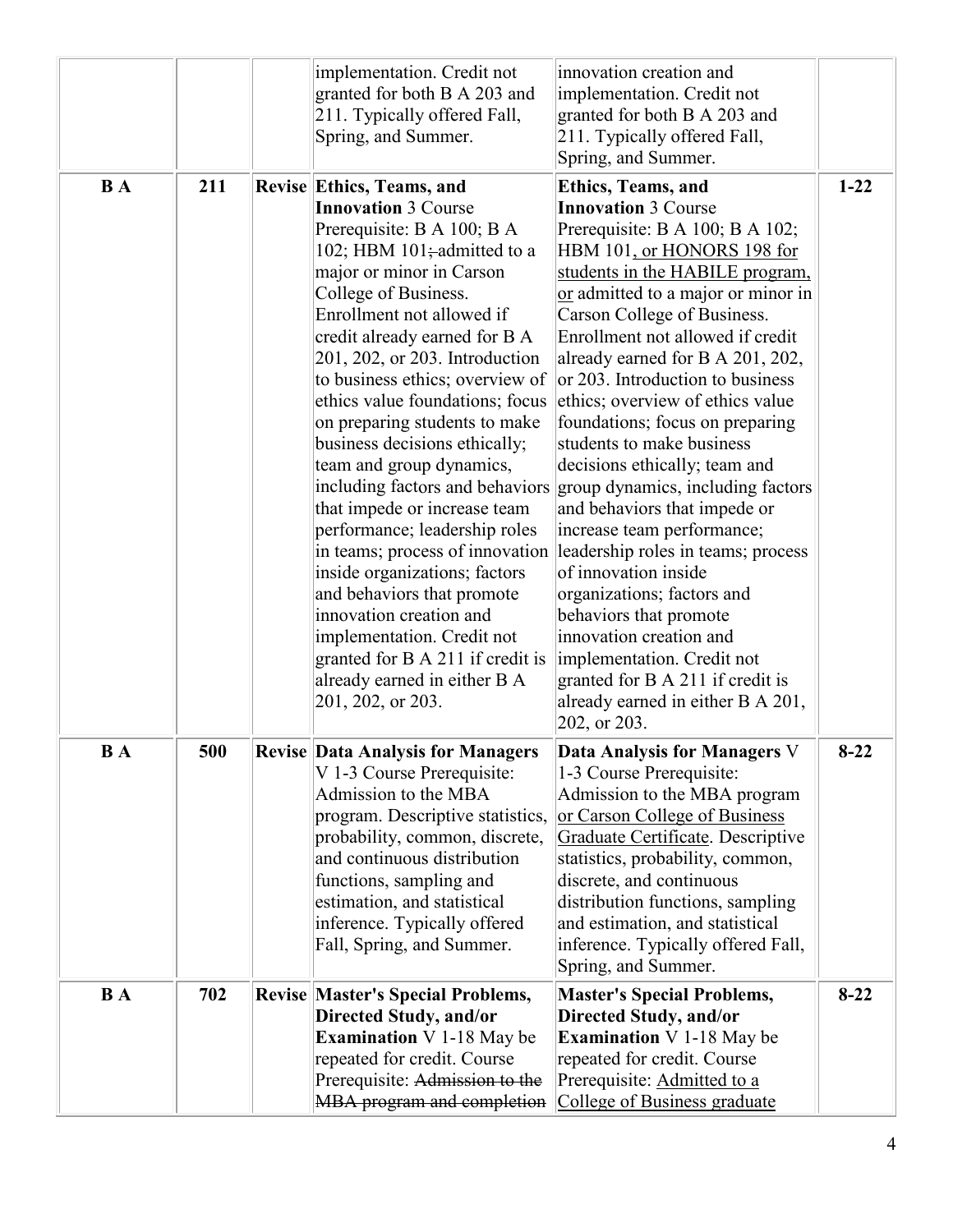|                |     | of MBA Prerequisites,<br>including: B A 500, 501, 502,<br>503, 504, ACCTG 550 and<br>ECONS 555. Independent<br>research in special problems,<br>directed study, and/or<br>examination credit for students<br>in a non-thesis master's degree<br>program. Students must have<br>graduate degree-seeking status<br>and should check with their<br>major advisor/committee chair<br>before enrolling for 702 credit.<br>$ S, U$ grading.                                                 | program. Independent research in<br>special problems, directed study,<br>and/or examination credit for<br>students in a non-thesis master's<br>degree program. Students must<br>have graduate degree-seeking<br>status and should check with their<br>major advisor/committee chair<br>before enrolling for 702 credit. S,<br>U grading.                                                                                                                                                                                       |          |
|----------------|-----|---------------------------------------------------------------------------------------------------------------------------------------------------------------------------------------------------------------------------------------------------------------------------------------------------------------------------------------------------------------------------------------------------------------------------------------------------------------------------------------|--------------------------------------------------------------------------------------------------------------------------------------------------------------------------------------------------------------------------------------------------------------------------------------------------------------------------------------------------------------------------------------------------------------------------------------------------------------------------------------------------------------------------------|----------|
| <b>BIOLOGY</b> | 485 | Revise [CAPS] Biology of the<br>Oceans 3 Course Prerequisite:<br>BIOLOGY 106; junior<br>standing. Interdisciplinary<br>capstone course that explores<br>the ocean world from<br>molecules to ecosystems in the<br>context of scientific discovery<br>and society.                                                                                                                                                                                                                     | [CAPS] Biology of the Oceans 3<br>Course Prerequisite: BIOLOGY<br>372; junior standing.<br>Interdisciplinary capstone course<br>that explores the ocean world<br>from molecules to ecosystems in<br>the context of scientific discovery<br>and society.                                                                                                                                                                                                                                                                        | $1 - 22$ |
| CPT S/CS       | 315 | <b>Revise Introduction to Data Mining</b><br>3 Course Prerequisite: CPT S<br>215, 223, 233, or CS 215, with<br>a C or better; admitted to the<br>major or minor in Computer<br>Science, Computer<br>Engineering, Electrical<br>Engineering, Software<br>Engineering, or Data<br>Analytics. The process of<br>automatically extracting valid,<br>useful, and previously<br>unknown information from<br>large repositories. (Crosslisted<br>course offered as CPT S 315,<br>$CS 315$ ). | <b>Introduction to Data Mining 3</b><br>Course Prerequisite: CPT S 215,<br>223, 233, or CS 215, with a C or<br>better; admitted to the major or<br>minor in Computer Science,<br>Computer Engineering, Electrical<br>Engineering, Software<br>Engineering, or Data Analytics.<br>The process of automatically<br>extracting valid, useful, and<br>previously unknown information<br>from large repositories.<br>(Crosslisted course offered as<br>CPT S 315, CS<br>315). Recommended preparation:<br>prior Python programming. | $1 - 22$ |
| E E            | 331 | <b>Revise Electromagnetic Fields and</b><br>Waves 3 Course Prerequisite:<br>E E 261 with a C or better; $E E$<br>262 with a C or better or<br>concurrent enrollment; MATH<br>315 with a C or better; 4<br>credits of PHYSICS 202, or<br>PHYSICS 202 and 212, each<br>with a C or better. Admission                                                                                                                                                                                    | <b>Electromagnetic Fields and</b><br>Waves 3 Course Prerequisite: E E<br>261 with a C or better; MATH<br>315 with a C or better; 4 credits<br>of PHYSICS 202, or PHYSICS<br>202 and 212, each with a C or<br>better. Admission to the major<br>not required. Students will be<br>required to pass a math skills test.                                                                                                                                                                                                          | $1 - 22$ |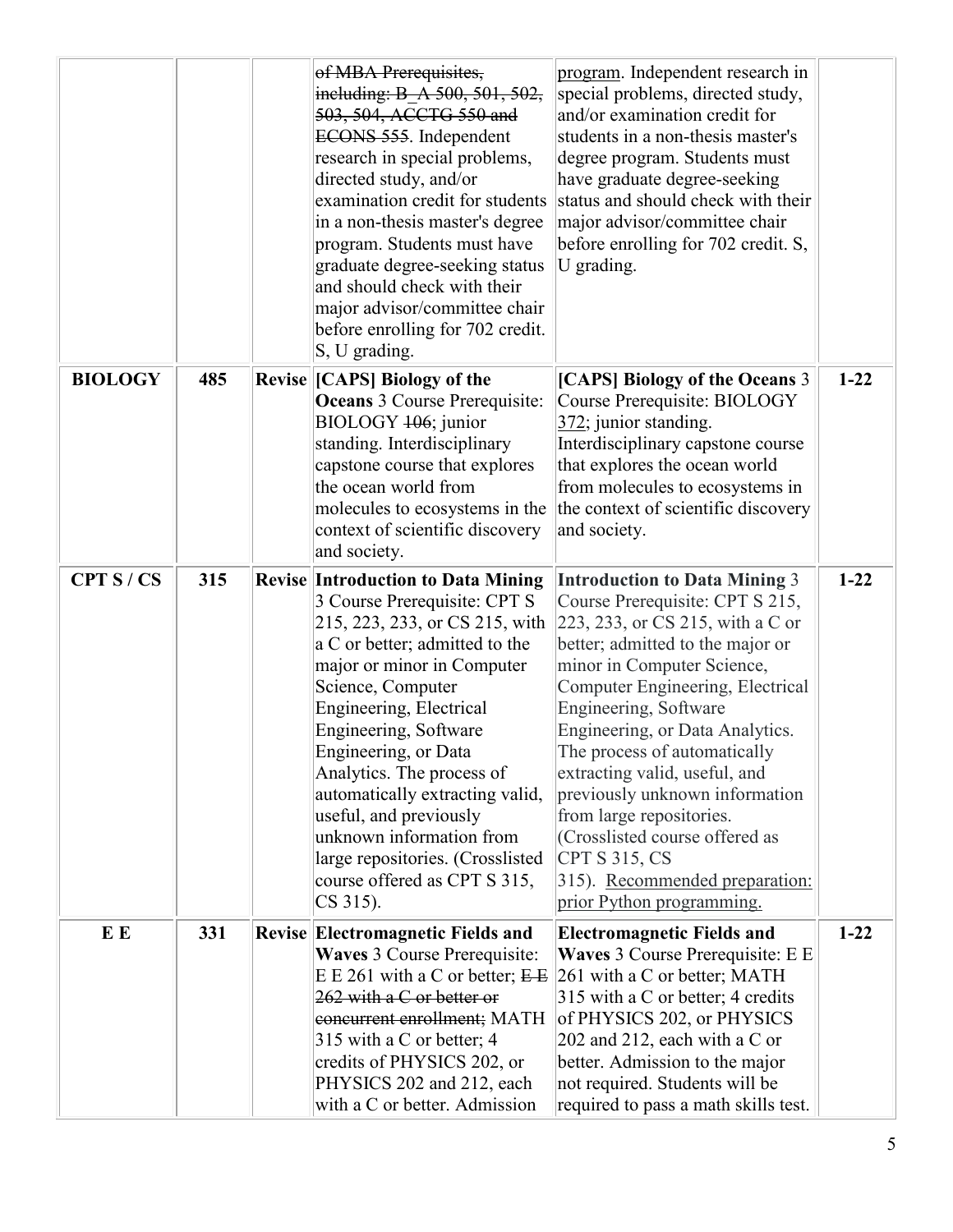|                 |     |             | to the major not required.<br>Students will be required to<br>pass a math skills test.<br>Fundamentals of transmission<br>lines, electrostatics,<br>magnetostatics, and Maxwell's<br>Equations for static fields.<br>Typically offered Fall and<br>Spring.                                                                                                                                                                                              | Fundamentals of transmission<br>lines, electrostatics,<br>magnetostatics, and Maxwell's<br>Equations for static fields.<br>Typically offered Fall and Spring.                                                                   |          |
|-----------------|-----|-------------|---------------------------------------------------------------------------------------------------------------------------------------------------------------------------------------------------------------------------------------------------------------------------------------------------------------------------------------------------------------------------------------------------------------------------------------------------------|---------------------------------------------------------------------------------------------------------------------------------------------------------------------------------------------------------------------------------|----------|
| <b>FS</b>       | 423 | <b>Drop</b> | <b>Sensory Evaluation of Food</b><br>and Wine Lab $1(0-3)$ Course<br>Prerequisite: FS 422 or<br>concurrent enrollment.<br>Practical application of FS 422<br>including theory, principles<br>and application of sensory<br>evaluation techniques for<br>appearance, aroma, flavor and<br>texture of foods and wine.<br>Recommended preparation:<br>Age 21 or older. Typically<br>offered Spring. Cooperative:<br>Open to UI degree-seeking<br>students. | $-N/A-$                                                                                                                                                                                                                         | $1 - 22$ |
| <b>FS</b>       | 462 | <b>Drop</b> | <b>Food Analysis 3 (2-3) Course</b><br>Prerequisite: CHEM 345; FS<br>302; FS 303; senior standing.<br>Introductory food analysis;<br>methods common to many<br>food commodities.<br>Recommended preparation: FS<br>460; FS 461. Typically offered<br>Spring. Cooperative: Open to<br>UI degree-seeking students.                                                                                                                                        | $-N/A-$                                                                                                                                                                                                                         | $1 - 22$ |
| <b>MEDSCHLR</b> | 500 |             | <b>Revise Foundations of Scholarship</b><br>and Discovery I 2 Exploration<br>of scholarship and scientific<br>research in the field of<br>medicine. S, F grading.                                                                                                                                                                                                                                                                                       | <b>Foundations of Scholarship and</b><br><b>Discovery I</b> 1 May be repeated<br>for credit; cumulative maximum<br>2 hours. Exploration of<br>scholarship and scientific<br>research in the field of medicine.<br>S, F grading. | $8 - 22$ |
| <b>MEDSCHLR</b> | 520 |             | <b>Revise Foundations of Scholarship</b><br>and Discovery II 3 Individual<br>exploration and refinement of<br>scholarly pursuits. S, F<br>grading.                                                                                                                                                                                                                                                                                                      | <b>Foundations of Scholarship and</b><br>Discovery II $\underline{V}$ 1-3 May be<br>repeated for credit; cumulative<br>maximum 3 hours. Course<br>Prerequisite: MEDSCHLR 500.<br>Individual exploration and                     | $8 - 22$ |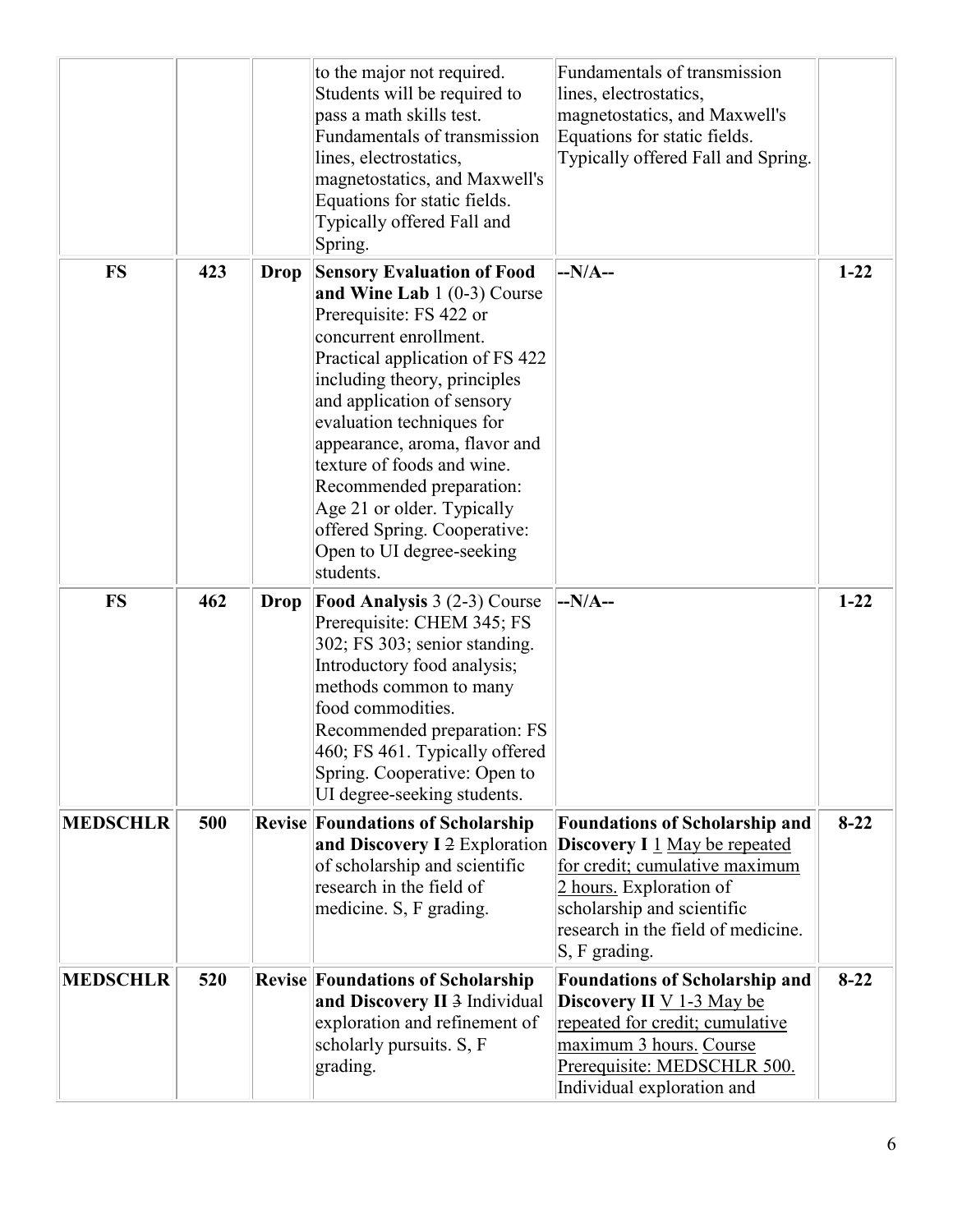|                 |     |                                                                                                                                                                                                                                                                                                                                                                                                                                                                          | refinement of scholarly pursuits.<br>$ S, F$ grading.                                                                                                                                                                                                                                                                                                                                                                                                                                                                       |          |
|-----------------|-----|--------------------------------------------------------------------------------------------------------------------------------------------------------------------------------------------------------------------------------------------------------------------------------------------------------------------------------------------------------------------------------------------------------------------------------------------------------------------------|-----------------------------------------------------------------------------------------------------------------------------------------------------------------------------------------------------------------------------------------------------------------------------------------------------------------------------------------------------------------------------------------------------------------------------------------------------------------------------------------------------------------------------|----------|
| <b>MEDSCHLR</b> | 540 | Revise Foundations of Scholarship<br>and Discovery III 3<br>Individual exploration and<br>refinement of scholarly<br>pursuits, culminating in a final<br>project report. S, F grading.                                                                                                                                                                                                                                                                                   | <b>Foundations of Scholarship and</b><br>Discovery III V 1-3 May be<br>repeated for credit; cumulative<br>maximum 3 hours. Course<br>Prerequisite: MEDSCHLR 500.<br>Individual exploration and<br>refinement of scholarly pursuits,<br>culminating in a final project<br>report. S, F grading.                                                                                                                                                                                                                              | $8 - 22$ |
| <b>MGMT</b>     | 593 | Revise Managerial Leadership and<br><b>Productivity 3 Course</b><br>Prerequisite: Admission to the<br>MBA program and completion<br>of MBA Prerequisites,<br>including: B-A 500, 501, 502,<br>503, 504, ACCTG 550 and<br>ECONS 555. Organizational<br>behavior and human<br>motivation in the workplace;<br>organization and leadership<br>theories, studies, projects and<br>models leading to improved<br>productivity. Typically offered<br>Fall, Spring, and Summer. | <b>Managerial Leadership and</b><br><b>Productivity 3 Course</b><br>Prerequisite: Admission to the<br>MBA program or Carson College<br>of Business Graduate Certificate<br>and completion of MBA<br>Prerequisites, including: B A 500,<br>501, 502, 503, 504, ACCTG 550<br>and ECONS 555. Organizational<br>behavior and human motivation<br>in the workplace; organization<br>and leadership theories, studies,<br>projects and models leading to<br>improved productivity. Typically<br>offered Fall, Spring, and Summer. | $8 - 22$ |
| <b>MKTG</b>     | 360 | <b>Revise Marketing 3 Course</b><br>Prerequisite: Admitted to a<br>major or minor in the College<br>of Business, or junior standing.<br>An introduction to the<br>marketing process and the<br>strategic managerial decisions<br>that are made with regard to<br>product, price, promotion, and<br>distribution. Credit not allowed<br>for MGMT 101 if credit<br>already earned in MKTG 360.                                                                             | <b>Marketing 3 Course Prerequisite:</b><br>Admitted to a major or minor in<br>the College of Business, or junior<br>standing. An introduction to the<br>marketing process and the<br>strategic managerial decisions<br>that are made with regard to<br>product, price, promotion, and<br>distribution.                                                                                                                                                                                                                      | $1 - 22$ |
| <b>NEP</b>      | 505 | <b>Revise Graduate Seminar 1 May be</b><br>repeated for credit; eumulative<br>maximum 2 hours. Course<br>Prerequisite: Admission to<br>NEP Graduate Program.<br>Weekly presentations by<br>experts centered around a<br>theme that addresses current<br>issues and controversies in the<br>broad fields of nutrition and                                                                                                                                                 | <b>Graduate Seminar</b> 1 May be<br>repeated for credit. Course<br>Prerequisite: Admission to NEP<br>Graduate Program. Weekly<br>presentations by experts centered<br>around a theme that addresses<br>current issues and controversies<br>in the broad fields of nutrition<br>and exercise physiology.                                                                                                                                                                                                                     | $8 - 22$ |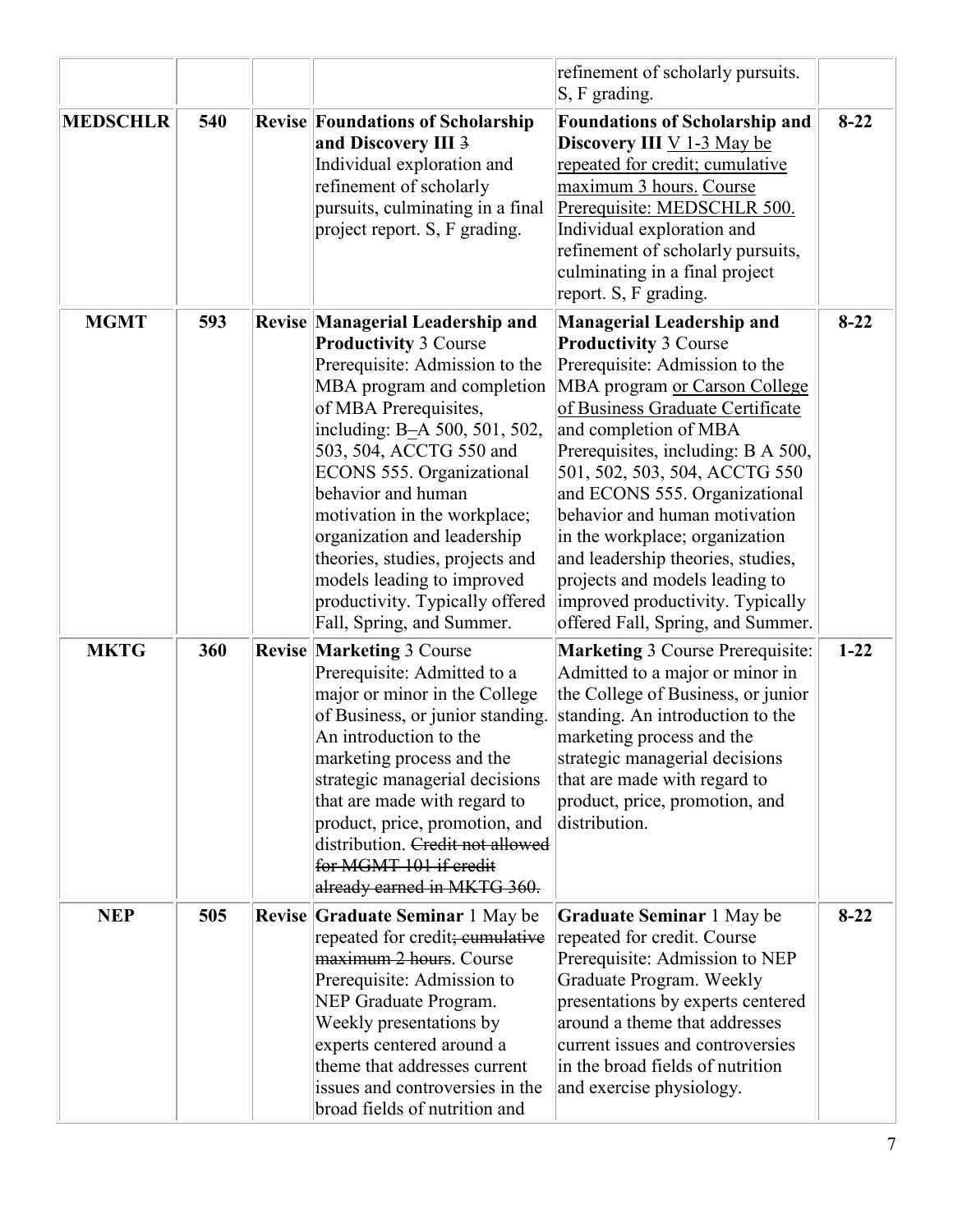|            |     | exercise physiology. Typically<br>offered Fall and Spring. S, F<br>grading.                                                                                                                                                                                                                            | Typically offered Fall and Spring.<br>$S, F$ grading.                                                                                                                                                                                                                                             |          |
|------------|-----|--------------------------------------------------------------------------------------------------------------------------------------------------------------------------------------------------------------------------------------------------------------------------------------------------------|---------------------------------------------------------------------------------------------------------------------------------------------------------------------------------------------------------------------------------------------------------------------------------------------------|----------|
| <b>NEP</b> | 540 | <b>Revise Clinical Supervised Practice</b><br><b>H</b> Course Prerequisite: NEP<br>537; admission to the<br>Coordinated Program in<br>Dietetics. Clinical supervised<br>practical experience for<br>graduate students in<br>coordinated program in<br>dietetics. Typically offered Fall<br>and Spring. | <b>Clinical Supervised Practice 10</b><br>Course Prerequisite: NEP 537;<br>admission to the Coordinated<br>Program in Dietetics. Clinical<br>supervised practical experience<br>for graduate students in<br>coordinated program in dietetics.<br>Typically offered Fall and Spring.               | $5 - 21$ |
| <b>SOE</b> | 285 | Revise The Science and Policy of<br><b>Climate Change 3 Course</b><br>Prerequisite: SOE 110. The<br>science of the climate system;<br>the case for reducing<br>greenhouse gas emissions, and<br>the best policies to do so.<br>Typically offered Fall and<br>Spring.                                   | The Science and Policy of<br>Climate Change 3 The science<br>of the climate system; the case for<br>reducing greenhouse gas<br>emissions, and the best policies to<br>do so. Typically offered Fall and<br>Spring.                                                                                | $8 - 22$ |
| <b>SOE</b> | 411 | <b>Revise [M] Limnology and Aquatic</b><br><b>Ecosystem Management 3 (2-</b><br>3) Introduction to the science<br>and management of aquatic<br>ecosystems, emphasizing<br>lakes. Typically offered Fall.                                                                                               | [M] Limnology and Aquatic<br><b>Ecosystem Management 3 (2-3)</b><br>Course Prerequisite: BIOLOGY<br>106; CHEM 101 or 105.<br>Introduction to the science and<br>management of aquatic<br>ecosystems, emphasizing lakes.<br>Typically offered Fall.                                                | $8 - 22$ |
| <b>SOE</b> | 446 | <b>Revise   [M] Wildlife Habitat Ecology</b><br>3 (2-3) Course Prerequisite:<br>SOIL SCI 368 or concurrent<br>enrollment; STAT 212 or 412;<br>senior standing. The ecology<br>of how wildlife use, respond<br>to, and affect resources in their<br>environment. Typically offered<br>Spring.           | [M] Wildlife Habitat Ecology 3<br>$(2-3)$ Course Prerequisite: SOIL<br>SCI 368 or concurrent<br>enrollment; STAT 212 or 412;<br>senior standing. The ecology of<br>how wildlife use, respond to, and<br>affect resources in their<br>environment. Field trip required.<br>Typically offered Fall. | $8 - 22$ |
| <b>SOE</b> | 464 | <b>Revise [M] Landscape Ecology 3 (2-</b><br>3) Course Prerequisite: Junior<br>standing. Linkages between<br>spatial patterns and processes<br>in a variety of landscapes and<br>the qualitative tools used in the<br>investigation of these linkages.<br>Typically offered Spring.                    | [M] Landscape Ecology 3 (2-3)<br>Course Prerequisite: Junior<br>standing. Linkages between<br>spatial patterns and processes in a<br>variety of landscapes and the<br>qualitative tools used in the<br>investigation of these linkages.<br>Typically offered Even Years -<br>Fall.                | $8 - 22$ |